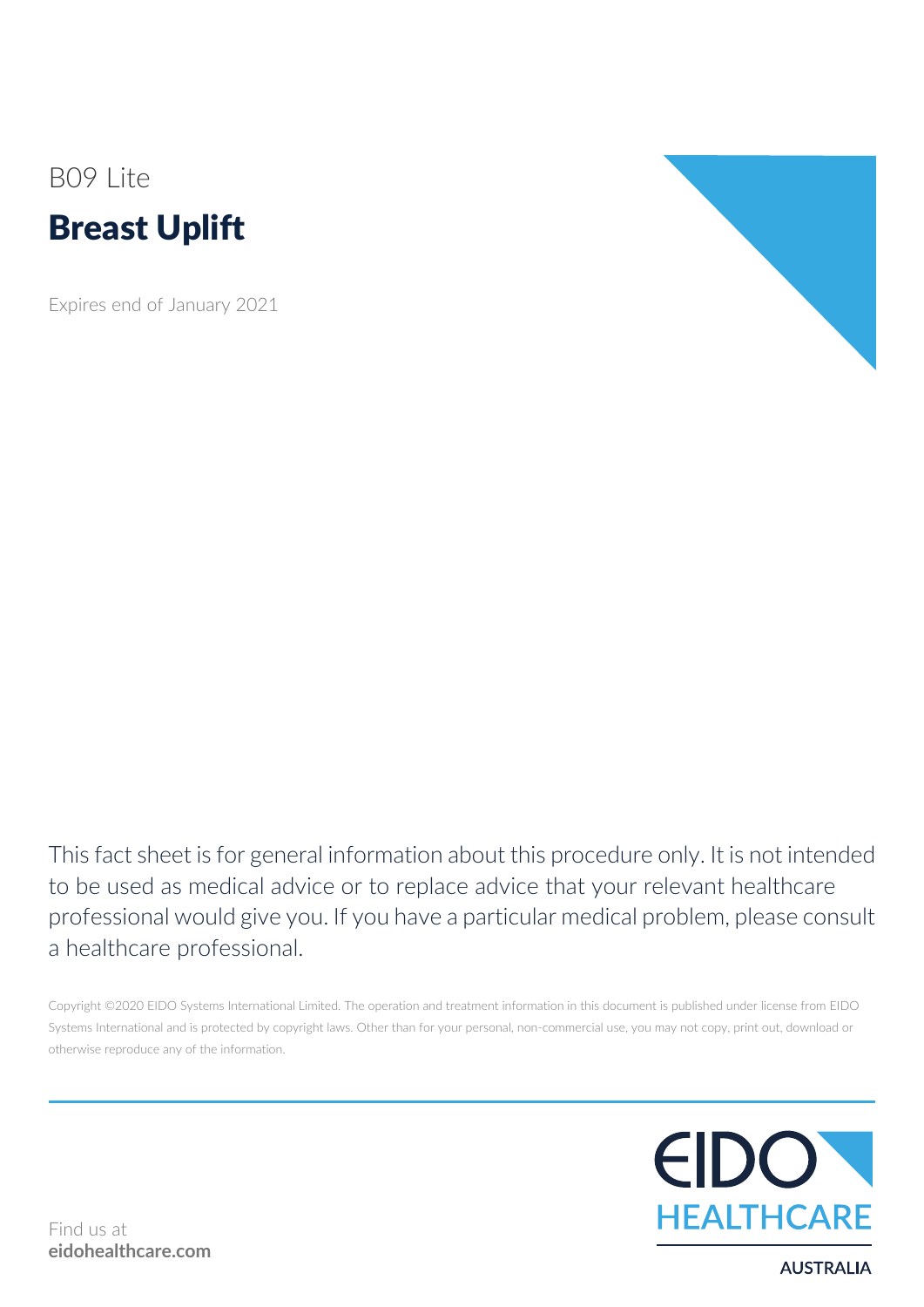## **What is a breast uplift?**

a

A breast uplift (mastopexy) is an operation to remove excess skin from your breasts to improve their shape.

a The excess skin in removed b The breast is re-shaped and the nipple is lifted

## **What are the benefits of surgery?**

Your breasts should have a better shape.

### **Are there any alternatives to a breast uplift?**

Using padded bras or inserts can make your breasts appear to have a better shape.

If there is not much excess skin and your breasts are not droopy, your surgeon may be able to assess you for a breast augmentation.

If you have a large breast size, your surgeon may be able to assess you for a breast reduction.

## **What does the operation involve?**

The operation is performed under a general anaesthetic and usually takes about 90 minutes to 2 hours.

Your surgeon will make a cut on the line of the areola (the darker area around your nipple) and a vertical cut underneath your areola. They will remove excess skin and reshape your breast tissue. Your surgeon will lift your nipple so it is in a higher position.

## **What complications can happen?**

Some complications can be serious and can even cause death.

#### **General complications of any operation**

- Pain
- Bleeding
- Unsightly scarring of your skin
- Infection of the surgical site (wound)
- Allergic reaction to the equipment, materials or medication
- Blood clot in your leg
- Blood clot in your lung

#### **Specific complications of this operation**

- Developing a collection of blood (haematoma) or fluid (seroma) inside a breast
- Developing a lump
- Numbness or continued pain on the outer part of your breast
- Stiff shoulder
- Loss of skin, including the areola and nipple
- Change of breast and nipple sensation
- Reduced ability to breastfeed
- Cosmetic problems

### **How soon will I recover?**

You should be able to go home the same day. You should be able to return to normal activities after 2 to 3 weeks.